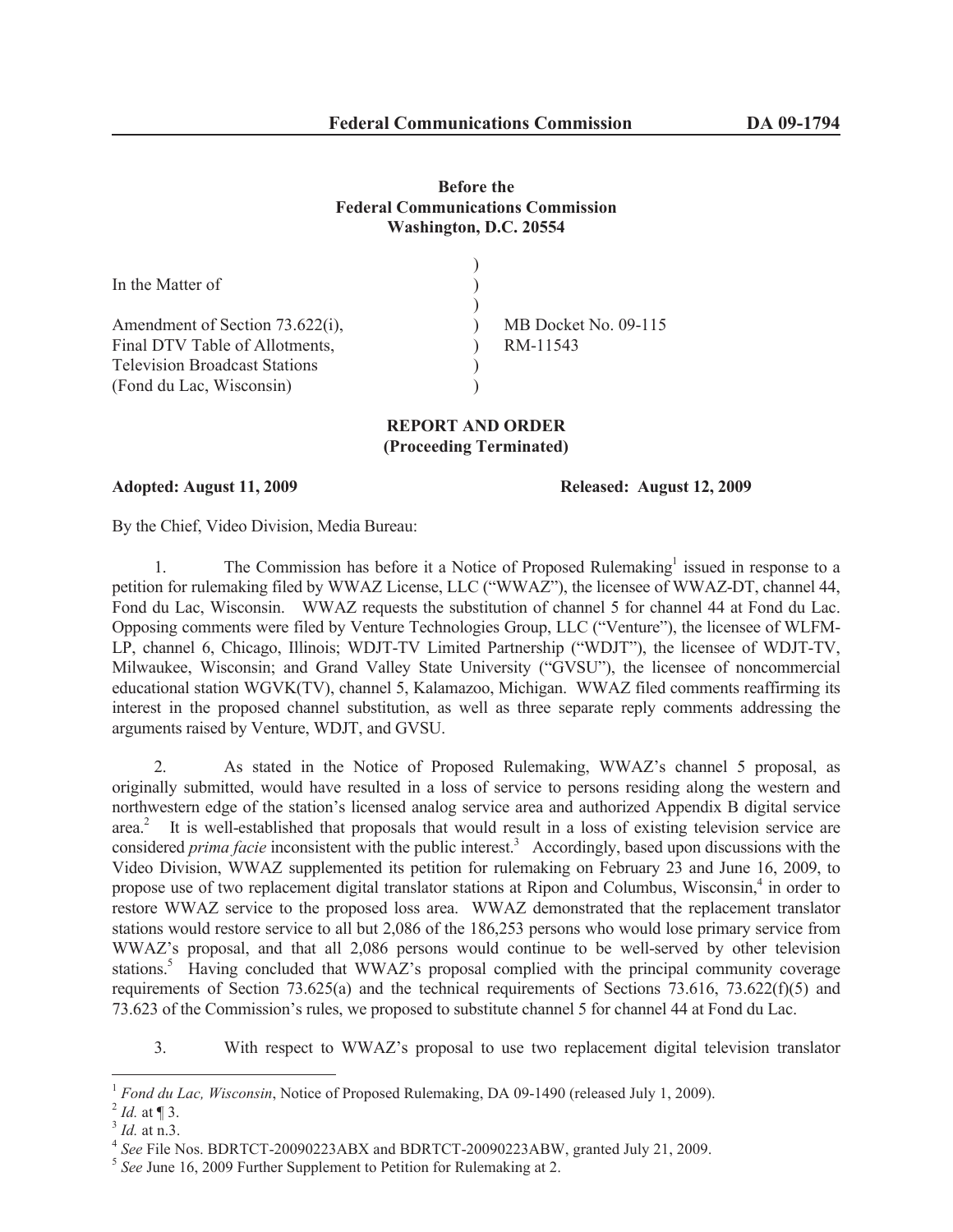stations to serve the loss area that would be created by the requested channel substitution, the Commission established the replacement digital translator service "to permit full service television stations to continue to provide service to viewers within their coverage areas who have lost service as a result of those stations' digital transition."<sup>6</sup> WDJT and GVSU argue that WWAZ is not eligible to use the replacement digital translator service because its current digital construction permit – if constructed – is capable of providing service to the station's entire analog service area.<sup>7</sup> According to these commenters, any service loss is caused by WWAZ's decision to move the facility closer to Milwaukee, and "the Commission did not intend the digital replacement translator service to operate as a form of justification and excuse for the affirmative creation of analog . . . primary service loss areas."<sup>8</sup>

4. In response, WWAZ explains that the location of its operation on channel 44 is constrained by the adjacent allotment of channel 43 at Mayville, Wisconsin, which requires that the two stations operate from towers in the same area in order to avoid interference. According to WWAZ, it is unable to construct at its authorized digital site because "the tower on which the . . . DTV antenna was to be located would not support the additional weight, and thus, a new site and new DTV channel was necessary."<sup>9</sup> WWAZ asserts that the Commission created the digital replacement translator service in order to provide digital service to analog loss areas created as a result "of difficulties that full-power licensees would face with the DTV transition, including 'technical complexities'."<sup>10</sup> WWAZ maintains that since the station's authorized digital facility cannot be located at the authorized site due to technical difficulties, and the proposed digital replacement translators are designed to provide fill-in service to those areas which previously received analog service from the station, WWAZ's proposal to use digital replacement translators is consistent with the Commission's intent in adopting this new service.<sup>11</sup>

5. In adopting the digital replacement translator service, the Commission stated that its intent was "[t]o assist full-service stations to replace service to any loss areas . . ."<sup>12</sup> The Commission specifically recognized that "[f]ull service television stations are continuing to make changes to their final, posttransition facilities" during the DTV transition because of technical complexities or the need to relocate station facilities, and that "[i]n some cases, a portion of the existing analog service area of a full-service station will no longer be able to receive service after the station transitions to digital broadcasting."<sup>13</sup> In this case, WWAZ is unable to construct its presently authorized digital facility on channel 44 due to technical issues and has designed digital replacement translators that will provide service to those areas of its analog service area that are not predicted to receive service from its proposed facility. Accordingly, WWAZ's proposal to utilize digital replacement translators in conjunction with its channel substitution request falls within the circumstances specifically contemplated by the Commission when it created the digital

<sup>6</sup> *Amendment of Parts 73 and 74 of the Commission's Rules to Establish Rules for Replacement Digital Low Power Television Translator Stations*, Report and Order, 24 FCC Rcd 5931, ¶ 1 (2009) (*Replacement Translator Order*). Unlike other television translator licenses, the license for a replacement digital translator station is associated with the full-power station's main license and may not be separately assigned or transferred. *Id.* at ¶ 23.

<sup>7</sup> WDJT Comments at 2; GVSU Comments at 6.

<sup>&</sup>lt;sup>8</sup> WDJT Comments at 4. GVSU similarly argues that "[i]t is not the digital transition that results in the service loss from WWAZ's proposal, but rather WWAZ's desire to change channels and move WWAZ-[DT] to Milwaukee, greatly expanding its service areas."

<sup>9</sup> WWAZ Reply Comments to WDJT at 2; WWAZ Reply Comments to GVSU at 2-3.

<sup>10</sup> *Id.*

<sup>11</sup> *Id.*

<sup>12</sup> *Replacement Translator Order* at ¶ 4.

 $^{13}$  *Id.* at ¶ 3.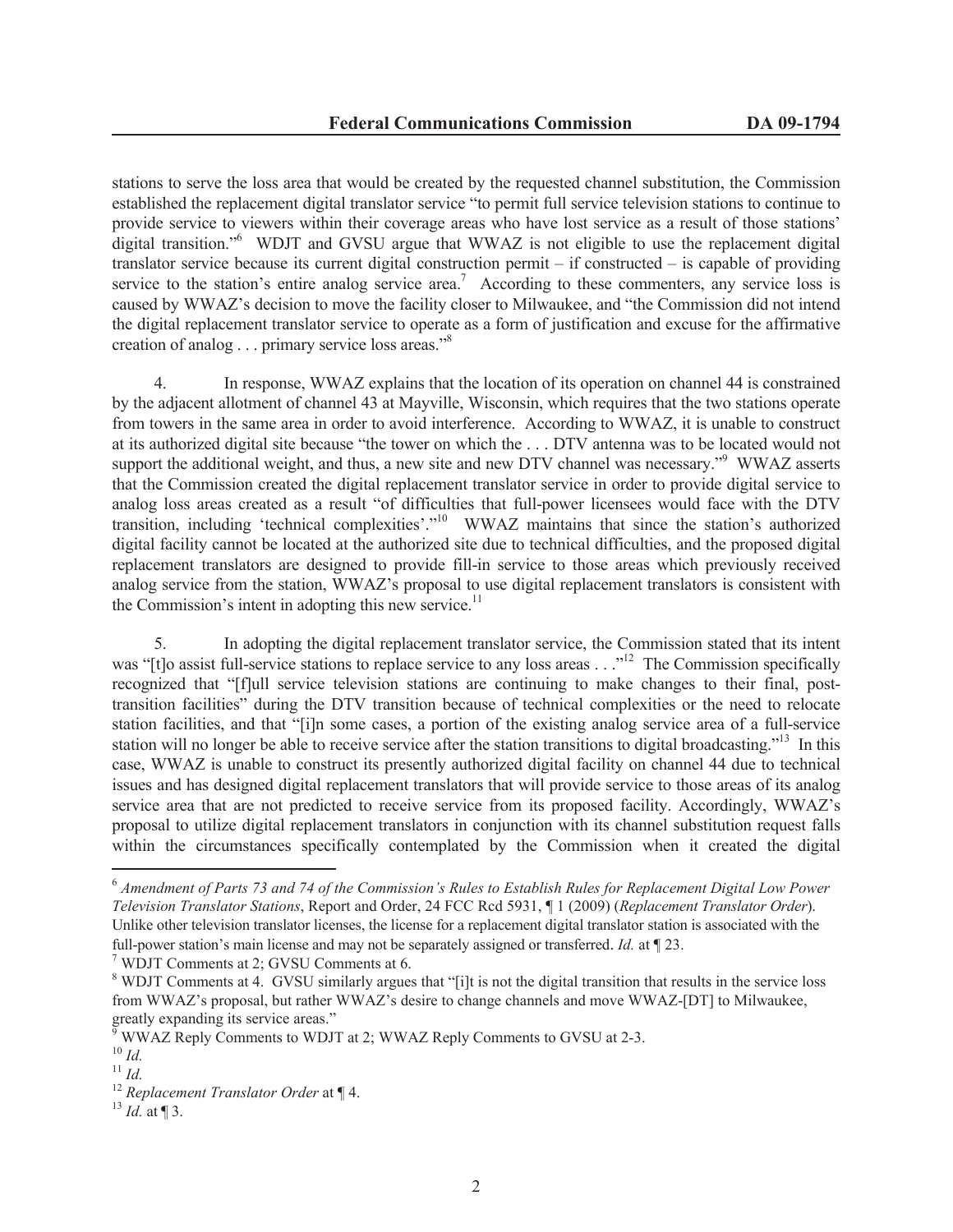replacement translator service.<sup>14</sup>

6. Venture, WDJT, and GVSU also argue that the requested channel substitution, along with the change in the location of the transmission facilities from Dodge County, Wisconsin to an existing tower in Milwaukee, would not serve the public interest because it will permit WWAZ-DT to abandon its more rural service area to serve the larger Milwaukee market. WWAZ's proposal, however, complies with the principal community coverage requirements with respect to Fond du Lac, and almost all viewers will continue to receive WWAZ-DT service from WWAZ-DT on channel 5, or the two replacement translator stations on channels 15 and 30. In this regard, we also note that WWAZ-TV ceased analog operations on channel 68 on July 17, 2008,<sup>15</sup> and that WWAZ-DT has been silent since January 12, 2009 for financial reasons.<sup>16</sup>

7. GVSU and Venture further argue that the proposed facilities do not comply with Section 73.622(f)(6)(ii) of the Commission's rules,<sup>17</sup> which limits the maximum ERP for stations operating in Zone 1. The rule, however, does not restrict power levels in excess of those specified in that section of the rule so long as the proposed facility does not exceed the largest station in the DMA.<sup>18</sup> WWAZ is presently in the Green Bay-Appleton, Wisconsin DMA and our engineering analysis indicates that the proposed facilities do not exceed the facilities of WBAY-DT, channel 23, Green Bay, the largest station in the market.

8. GVSU and Venture also argue that the "highly directional antenna" proposed by WWAZ would violate Section 73.685(e) of the Commission's rules,<sup>19</sup> which provides that stations operating on channels 2-13 "will not be permitted to employ a directional antenna having a ratio of maximum to minimum radiation in the horizontal plane in excess of 10 dB." According to GVSU, WWAZ proposes a 30 dB maximum to minimum ratio. As WWAZ points out, however, Section 73.685(e) only applies to analog directional proposals, not DTV directional proposals. Instead, Section 73.625(c) applies to DTV directional proposals, which contains "no constraint on maximum-to-minimum ratios for directional antennas used for DTV operations."<sup>20</sup>

9. GVSU also asserts the petition should be denied because the proposed facility may cause interference to co-channel station WGVK(TV) due to "tropospheric ducting" across Lake Michigan.<sup>21</sup> In

<sup>&</sup>lt;sup>14</sup> Venture also argues that the use of the two translators limits the availability of new channels in the upcoming low power television filing windows. Venture Comments at 2. The Commission rejected this argument in the *Replacement Translator Order*, when it "conclude<sup>[d]</sup> that the licensing of replacement digital television translators must take precedence over the licensing of new digital translators and low power television stations." *Replacement Translator Order*, 24 FCC Rcd at ¶ 6. We also note that Venture has provided no evidence that there are no available channels in the area in which WWAZ's replacement TV translators were granted.

<sup>&</sup>lt;sup>15</sup> File No. BLSTA-20080731ACA. On July 28, 2008, the Commission granted WWAZ's request to permanently cease analog operations. *See WWAZ License, LLC*, 23 FCC Rcd 10880 (Vid. Div. 2008)

<sup>16</sup> File No. BLSTA-20090115AHW.

 $17$  47 C.F.R. § 73.622(f)(6)(ii).

<sup>18</sup> *See* 47 C.F.R. § 73.622(f)(5).

<sup>19</sup> 47 C.F.R. § 73.685(e).

<sup>20</sup> *Chattanooga, Tennessee,* Report and Order, 16 FCC Rcd 3121, 3122 n. 2 (Vid. Serv. 2001). *See also* 47 C.F.R. § 73.625(c); WWAZ Reply Comments to GVSU at 4.

<sup>&</sup>lt;sup>21</sup> GVSU Comments at 9-10 and Exhibit 2. Ducting is a phenomenon caused by atmospheric conditions that enhance the propagation of television signals over or near large bodies of water. *See Honolulu, Hawaii*, Report and Order, 19 FCC Rcd 23604, n.3 (Vid. Div. 2004).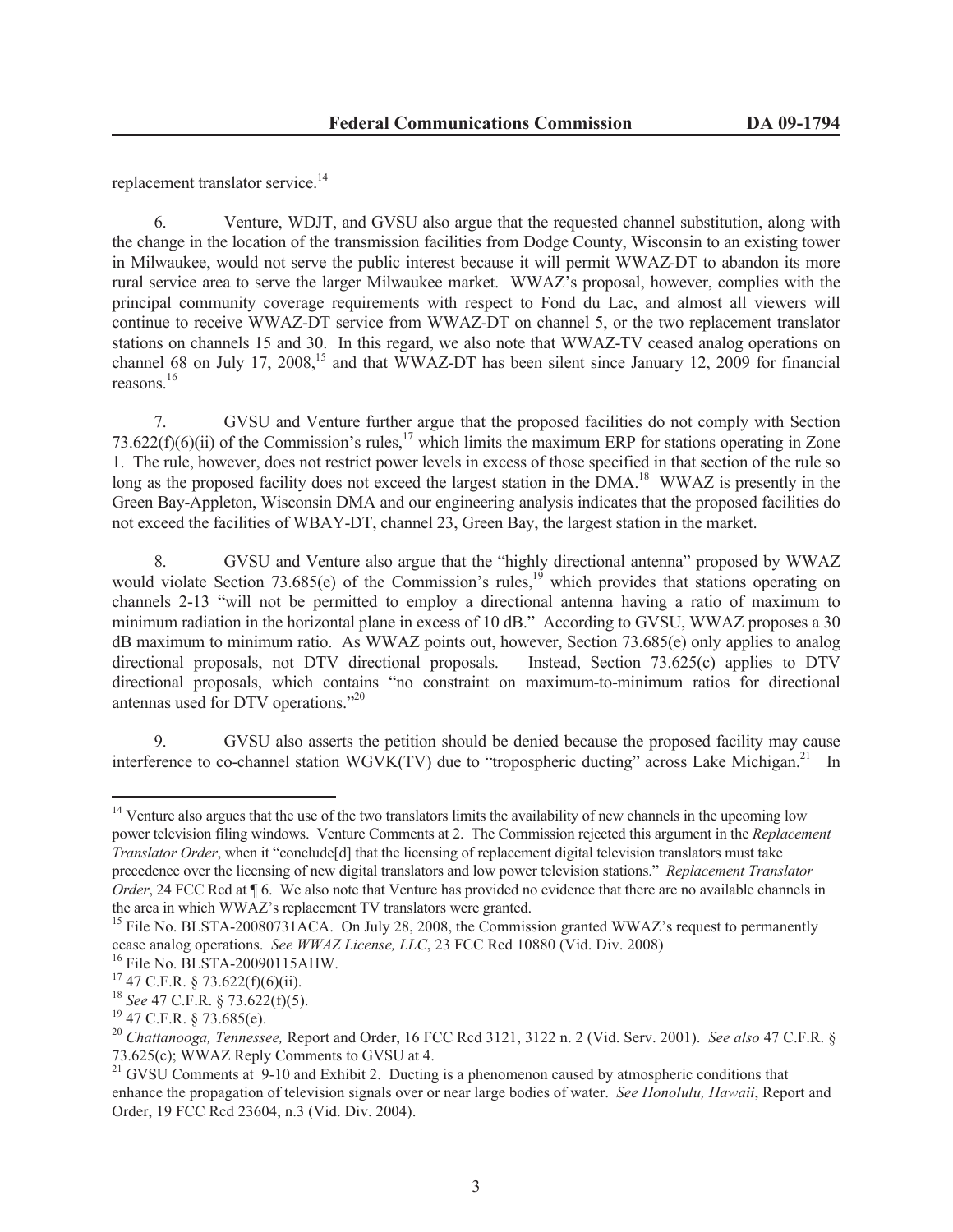response, WWAZ cites to cases where the Commission rejected claims of ducting as insufficient to form a basis for denying a requested channel substitution.<sup>22</sup> In those cases, the Commission concluded that considering general allegations of potential ducting effect would undermine the Commission's allotment rules and standards with respect to all allotment proceedings involving communities around coastlines or large bodies of water.<sup>23</sup> Thus, absent specific technical information and support for an interference claim based on ducting, such a claim does not support denial of a requested allotment. While GVSU alleges that prior to the end of the DTV transition on June 12, 2009, its co-owned station WGVU-TV, analog channel 35, Grand Rapids, Michigan, experienced interference from WMVT-DT, digital channel 35, Milwaukee, Wisconsin, this does not establish that WGVK on digital channel 5 will experience interference within its protected contour from WWAZ-DT's proposed channel 5 digital operations.

10. We also find an additional reason why the public interest would be served by substituting channel 5 for channel 44 at Fond du Lac. WLS-TV, the ABC network affiliate in Chicago, Illinois, commenced operation on its post-transition digital channel 7 on June 12, 2009. Since then, the station and the Commission have received thousands of calls from persons who received the station's analog and pre-transition digital signals, but are unable to view WLS-TV on digital channel 7 due to reception problems. On July 24, 2009, WLS Television, Inc., the licensee of WLS-TV, filed a petition for rulemaking requesting the substitution of channel 44 for channel 7 at Chicago. That proposal, however, is predicted to cause impermissible interference to WWAZ-DT on channel 44. Substituting channel 5 for channel 44 at Fond du Lac will permit the substitution of channel 44 for channel 7 at Chicago, allowing WLS-TV to restore service to thousands of viewers who have come to rely on WLS-TV for local and ABC network programming.<sup>24</sup>

11. DTV channel 5 can be substituted for DTV channel 44 at Fond du Lac as proposed, in compliance with the principal community coverage requirements of Section 73.625(a) of the Commission's rules, at the coordinates 45-05-46 N. and 87-54-15 W. In addition, we find that this channel change meets the technical requirements set forth in Sections 73.616, 73.622(f)(5) and 73.623 of the Commission's rules with the following specifications:

| City and State  | DTV Channel DTV Power |      |          | Antenna HAAT DTV Service Pop. |  |
|-----------------|-----------------------|------|----------|-------------------------------|--|
|                 |                       | (kW) | (meters) | (thous.)                      |  |
| Fond du Lac, WI | $\mathcal{L}$         | 25   | 354      | 4096                          |  |

12. We also conclude that good cause exists to make this channel change effective immediately upon publication in the Federal Register, pursuant to Section 553(d)(3) of the Administrative Procedures Act.<sup>25</sup> An expedited effective date is necessary in this case to ensure that station WWAZ-DT, which has

<sup>&</sup>lt;sup>22</sup> WWAZ Reply to GVSU at 5-6.

<sup>&</sup>lt;sup>23</sup> See Honolulu, Hawaii, 19 FCC Rcd at 23605 and cases cited therein.

<sup>24</sup> Concurrent with this *Report and Order*, we are releasing a *Notice of Proposed Rulemaking* proposing to substitute channel 44 for channel 7 at Chicago. As discussed therein, that station's reception problems are largely the result of the low ERP level allotted to WLS-TV on channel 7, and the large number of urban viewers who reside in tall buildings where indoor reception is impaired due to wall attenuation and viewers are unlikely to have the option of using rooftop antennas to receive over-the-air television signals.

 $^{25}$  5 U.S.C. § 553(d)(3).